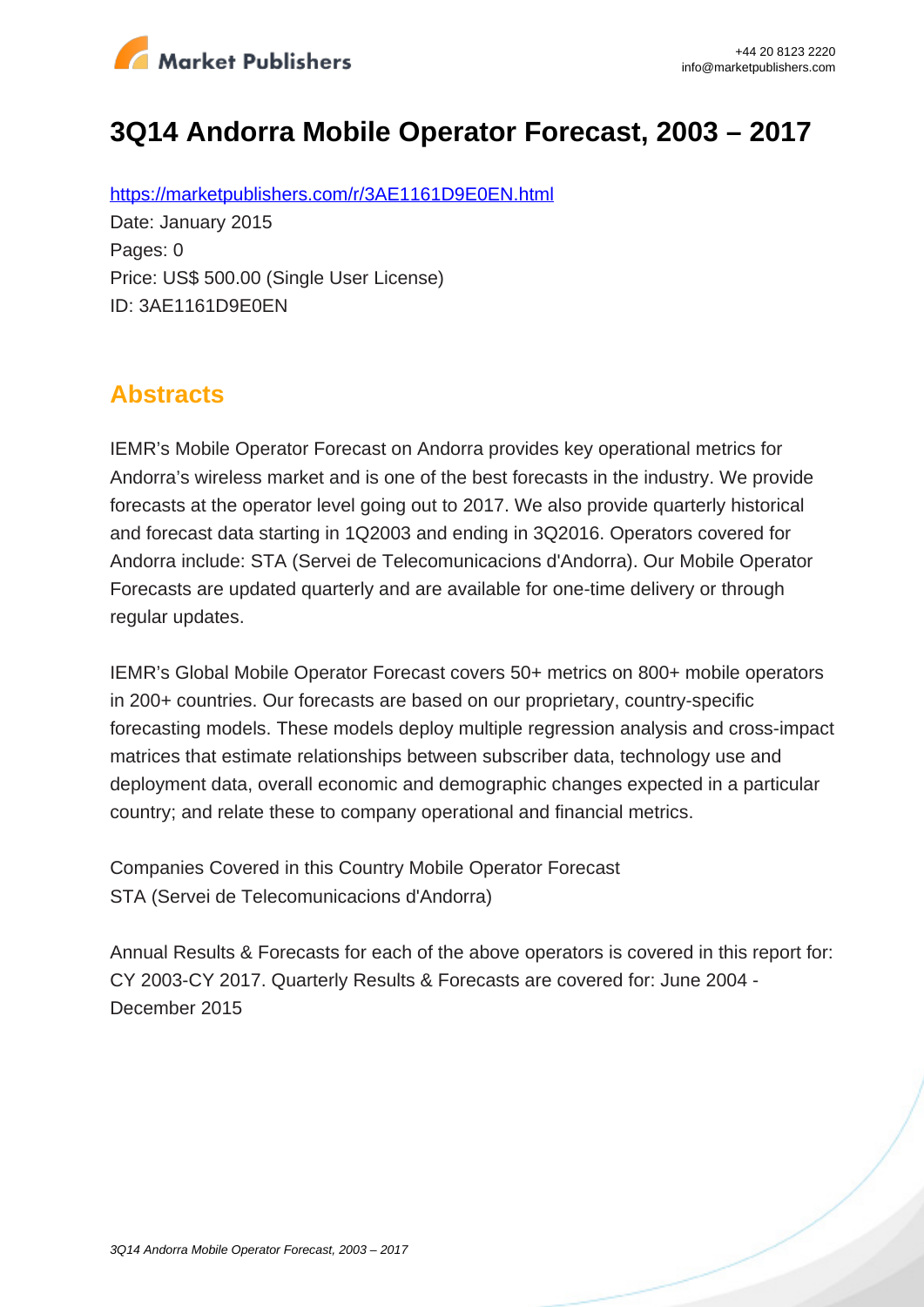

### **Contents**

Subscribers (000) Subscriber growth (YoY %) Net subscriber adds (000) Net subscriber adds growth (YoY %) Monthly churn (%) Post-paid subscribers (000) Post-paid subcriber growth (YoY %) Prepaid subcribers (000) Prepaid subscriber growth (YoY %) Post-paid % of total subs Prepaid/wsl % of total subs Post-paid net adds (000) Post-paid adds growth (YoY %) Prepaid/wsl net adds (000) Prepaid/wsl adds growth (YoY %) Monthly ARPU (USD) Monthly ARPU (EUR) ARPU growth (YoY %) Data % of service revenues Data revenue as a percentage of service revenue Non SMS data revenue as a percentage of total revenue Data Revenue USD Data Revenue EURO Data Revenue Local Currency Data Revenue non SMS USD Data Revenue non SMS EURO Data Revenue non SMS Local Currency Data Revenue SMS USD Data Revenue SMS EURO Data Revenue SMS Local Currency Voice Revenue USD Voice Revenue EURO Voice Revenue Local Currency SMS data revenue as a percentage of total data revenue Voice revenue as a percentage of service revenue Incoming MOU Outgoing MOU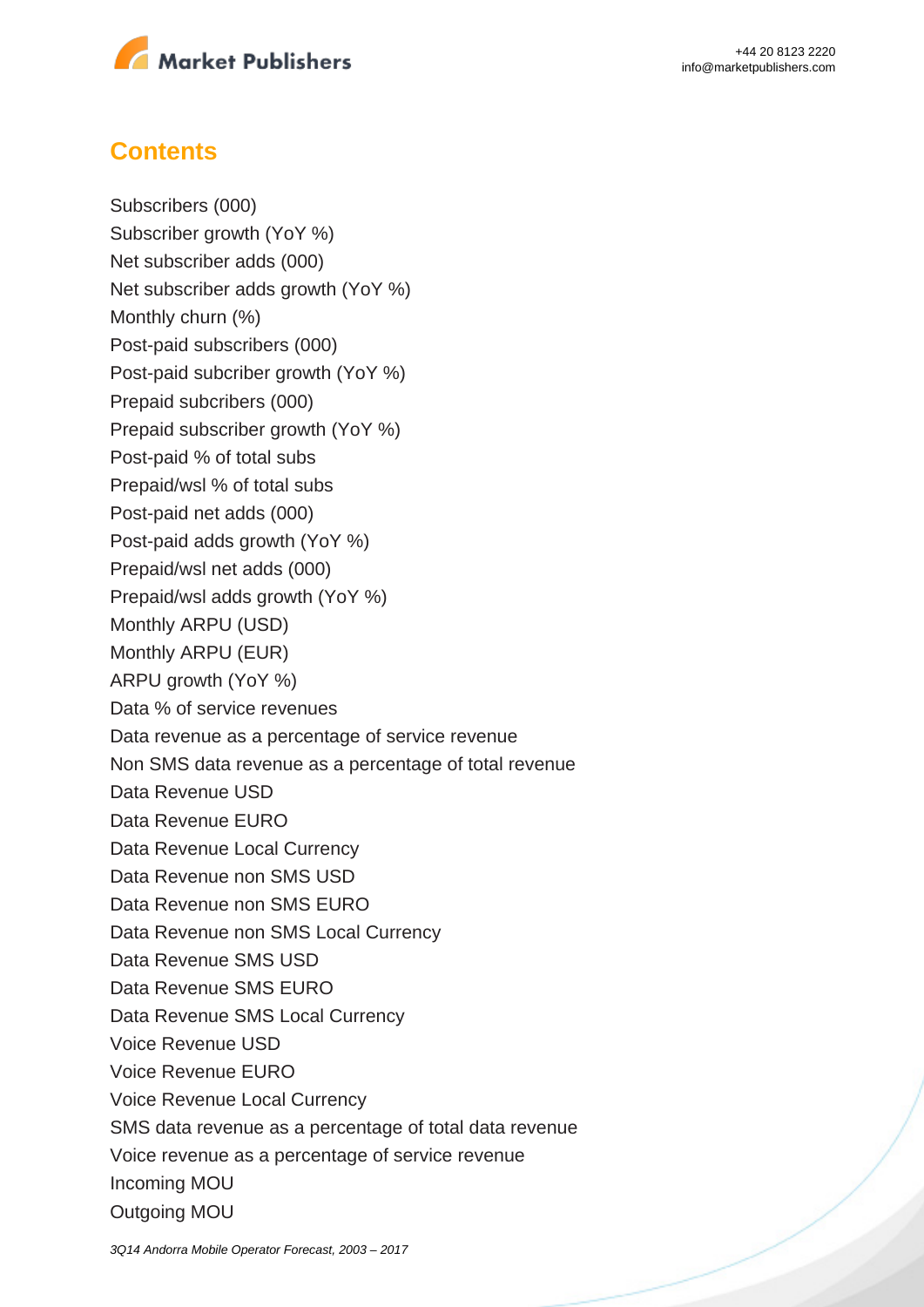

+44 20 8123 2220 info@marketpublishers.com

MMS Traffic SMS Traffic Voice Traffic Monthly data ARPU (USD) Data ARPU growth (YoY %) Monthly voice ARPU (USD) Voice ARPU growth (YoY %) Voice rev per minute (USD) Voice RPM growth (YoY %) MOU per sub (mins/month) MOU/sub growth (YoY %) Share of total subscribers Share of net adds Share of post-paid net adds Share of prepaid/wsl net adds Share of service revenue YoY change in revenue share (bps) Reported revenue (USD mn) Reported revenue (EUR mn) Reported revenue growth (YoY %) Service revenue (USD mn) Service revenue (EUR mn) Service revenue growth (YoY %) EBITDA (USD mn) EBITDA (EUR mn) EBITDA growth (YoY %) Capex (USD mn) Capex (EUR mn) Capex growth (YoY %) EBITDA / reported revenue EBITDA / service revenue Incr EBITDA / Incr service rev Capex / reported revenue Capex / service revenue (EBITDA-capex) / reported revenue (EBITDA-capex) / service revenue EBITDA margin expansion/contraction (bps)